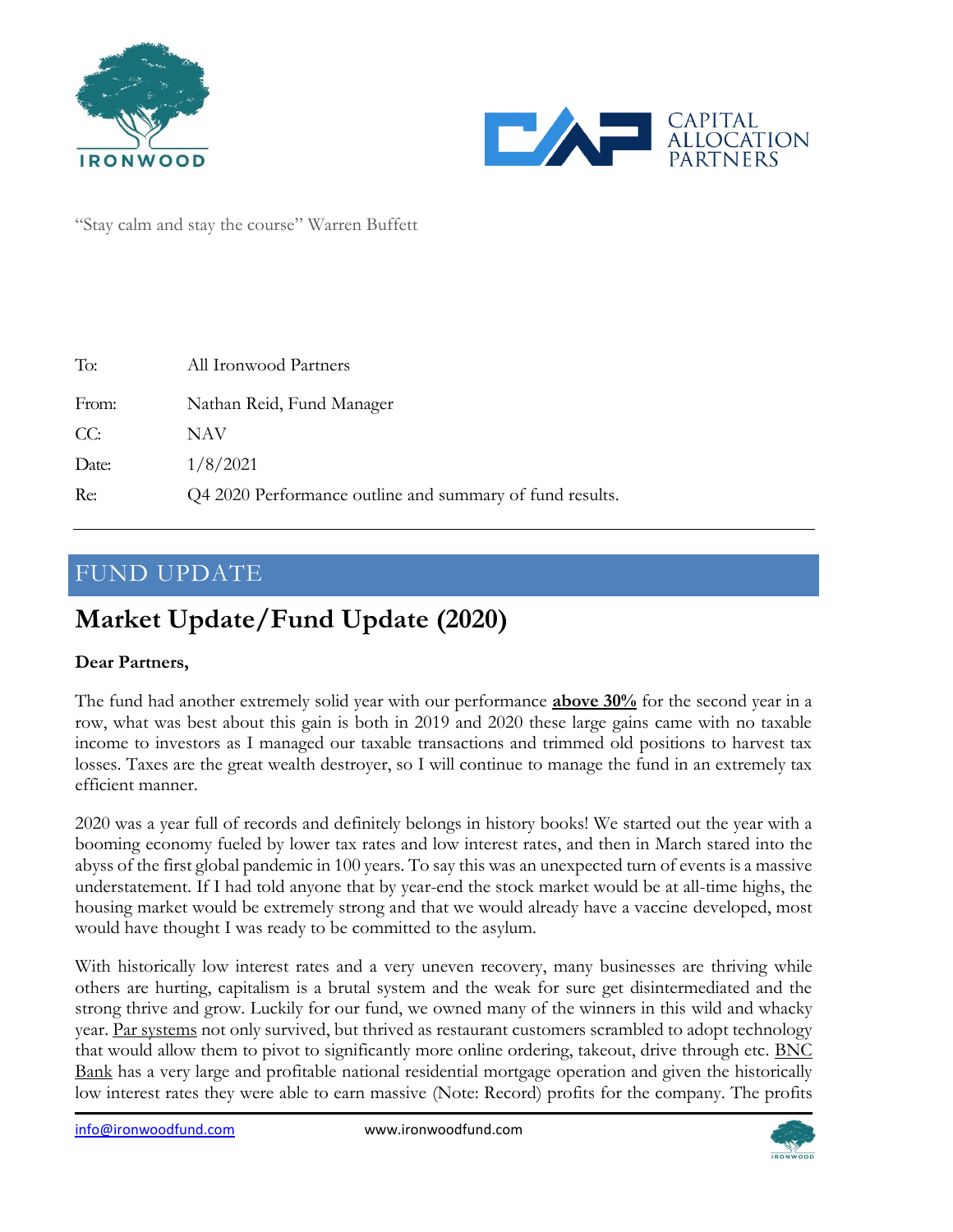were large enough that they will be paying out a \$8/share dividend in February, this dividend is almost as much as we paid for our BNC shares in 2013 (we paid \$11ish). The theme of this letter is in the quote above and centers around staying calm when others are panicking. Napoleon used to say that greatness was "being able to do ordinary things when everyone around you is panicking," I am proud to say as the manager of this partnership, I didn't panic, but took advantage of the short window of opportunity to buy more of PAR and to also "stay the course" on other names such as BNC that went down a lot due to initial panic resulting from virus uncertainties, but that in actuality, really ended up benefiting from the government intervention put in place to stabilize the economy.

## **Results**

### **Historical Results**

|                   |                          |         | Co-Managed Fund NAV/Share Sole Manager Fund NAV/Share |        |         |
|-------------------|--------------------------|---------|-------------------------------------------------------|--------|---------|
| Initial           |                          | \$10.00 |                                                       |        |         |
| 2013              | 22%                      | \$12.20 | 2019                                                  | 37.09% | \$11.53 |
| 2014              | (2.46%)                  | \$11.90 | 2020                                                  | 30.23% | \$15.02 |
| 2015              | (26.72%)                 | \$8.72  |                                                       |        |         |
| 2016              | 12.96%                   | \$9.85  |                                                       |        |         |
| 2017              | 6.59%                    | \$10.50 |                                                       |        |         |
| 2018              | $(19.91\%)$ (A)          | \$8.41  |                                                       |        |         |
| <b>GROSS GAIN</b> |                          |         | <b>GROSS GAIN</b>                                     |        |         |
|                   | 2013 to $2018 - (15.9%)$ |         | 2019 to 2020 - 78.7%                                  |        |         |

(A) Partial co-managed year

The fund just came off of two of the biggest annual gain years since inception. Of the 8 years the fund has been in operation the partnership had two major down years, one flat year and now two years with north of 30% returns, which is sort of my baseline goal for performance given the fund size, etc. and the types of companies we can invest in (small and mispriced).

For the quarter final quarter of the year (Q4), the fund was up a whopping **40.07% (in line with Q3 returns)** vs. the S&P, DOW, Nasdaq and Russell 2000 which were up 12.15%, 10.5%, 16.37%, and 8.65% respectively. **For the year, the fund was up 30.23%,** we handily outperformed the market in 2020 (except for the tech/FANG heavy Nasdaq that was up 43.6%) with the S&P, DOW and Russell 2000 up 16.3%, 7.25% and 19.96% respectively. I believe our concentrated portfolio of undervalued stocks will continue to outperform in a lumpy way. Below is a summary of how our individual positions did in Q4 2020 and 2020.

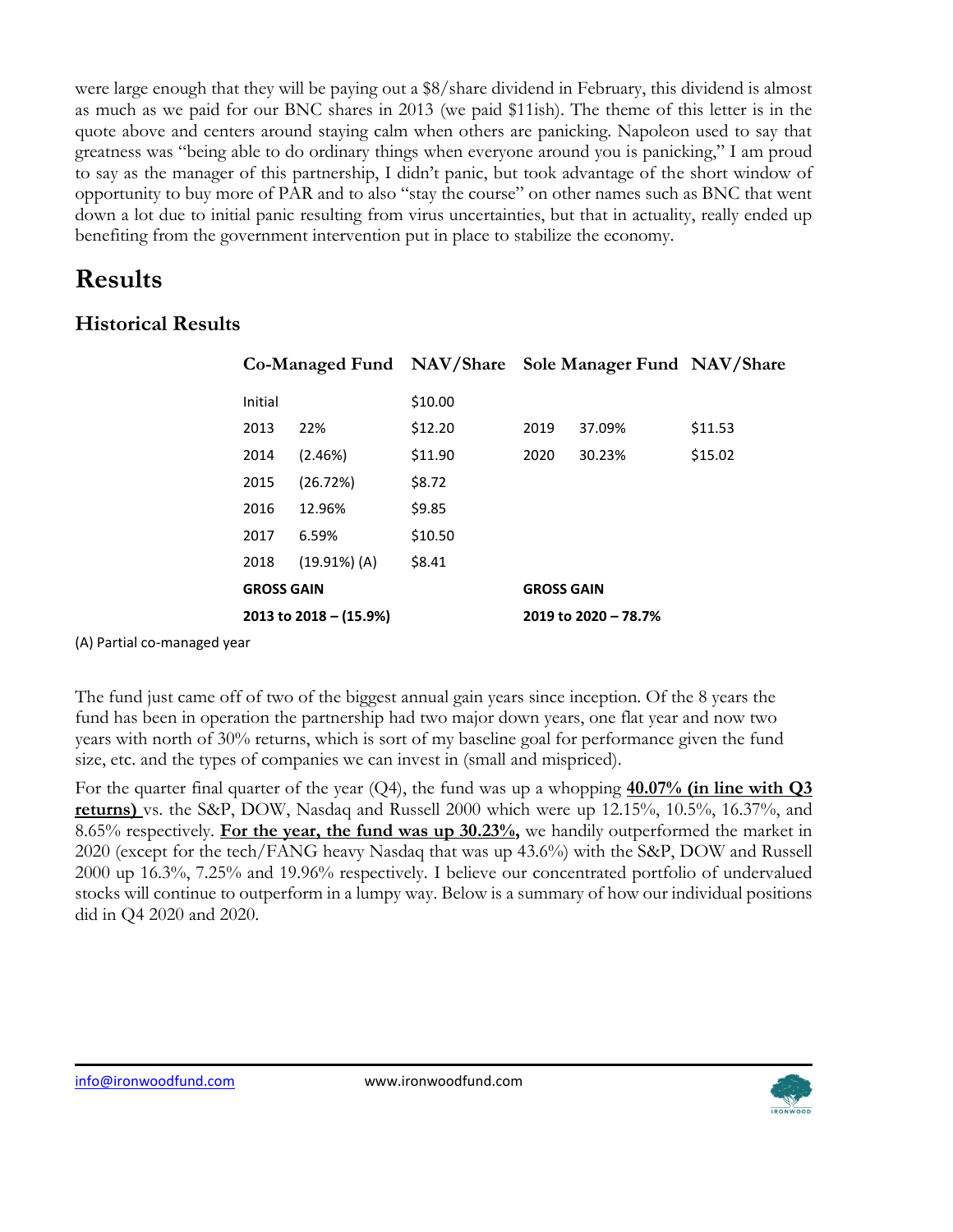## **Positions**

**Year-to-Date performance and Q4 2020 performance of our largest positions is highlighted below;**

| <b>ANNUAL</b>  | 12/31/2019                | 12/31/2020 | <b>YTD Gain (Loss)%</b> |                | $%$ Fund |  |  |  |  |
|----------------|---------------------------|------------|-------------------------|----------------|----------|--|--|--|--|
| <b>BNCC</b>    | \$34.65                   | \$45.25    | 30.59%                  |                | 44.5%    |  |  |  |  |
| <b>PAR</b>     | \$30.74                   | \$62.79    | 104.2%                  |                | 28.8%    |  |  |  |  |
| LOV(a)         | \$4.77                    | \$5.32     | $11.5\%$                |                | 18.6%    |  |  |  |  |
| Q4 2020 Update |                           |            |                         |                |          |  |  |  |  |
|                | <b>QUARTER 09/30/2020</b> | 12/31/2020 | Q4 Gain (Loss)%         | $YTD\% (Loss)$ | $%$ Fund |  |  |  |  |
| <b>BNCC</b>    | \$31.04                   | \$45.25    | 45.77%                  | 30.59          | 44.5%    |  |  |  |  |
| <b>PAR</b>     | \$40.51                   | \$62.79    | $55\%%$                 | 104.2%         | 28.8%    |  |  |  |  |
| LOV(a)         | \$4.89                    | \$5.32     | $8.8\%$                 | $11.5\%$       | 18.6%    |  |  |  |  |

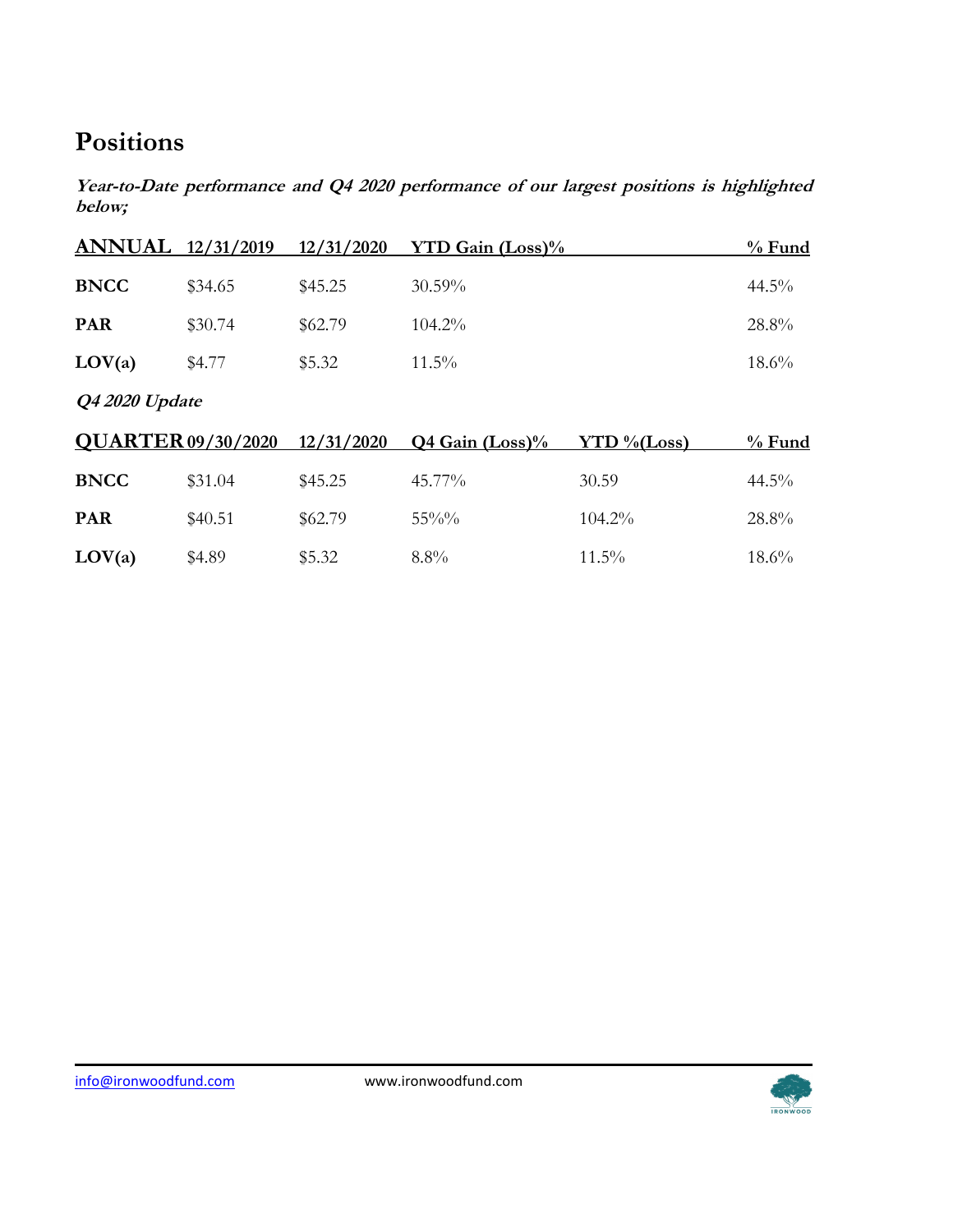#### **Major Portfolio Changes in Q4 2020**

There were no major portfolio adjustments in Q4 2020.

## **Thesis Discussion(s)**



## **PAR Systems (PAR) – current Stock Price \$ 62.79 (Intrinsic Value range \$60 to \$70)**

### **Upside to low end of valuation range – 0%**

PAR Systems took advantage of the pandemic by being a collaborative technology partner in a very uncertain time for restaurant chains. I believe the Covid 19 virus accelerated change in many areas, particularly technology adoption. Companies had no choice but to finally abandon version 1.0 tech platforms for something more cloud based and robust. This was great news for PAR in 2020, but also going forward as their recurring subscription revenue will be growing rapidly. However, PAR is approaching the high end of even my updated valuation and therefore we have trimmed a little of the position and may trim more as it approaches \$70/\$75 per share.



LSB Industries has been a major laggard for the fund. Almost everything that could go wrong in the business did. Major plant upgrades went extremely over budget, the price of the commodities they produce went way down and the price of corn (which is what a majority of their product is applied to as fertilizer) also went way down. A trifecta of bad news. I have been trimming this position to harvest tax losses. However, as 2020 came to a close and 2021 has started the price of corn is hitting 5-year highs, which is extremely good for LXU. We will continue to evaluate this position and I have no current price target other than to say that if the commodity complex continues to improve, this company could be worth 5X to 10X the current price.

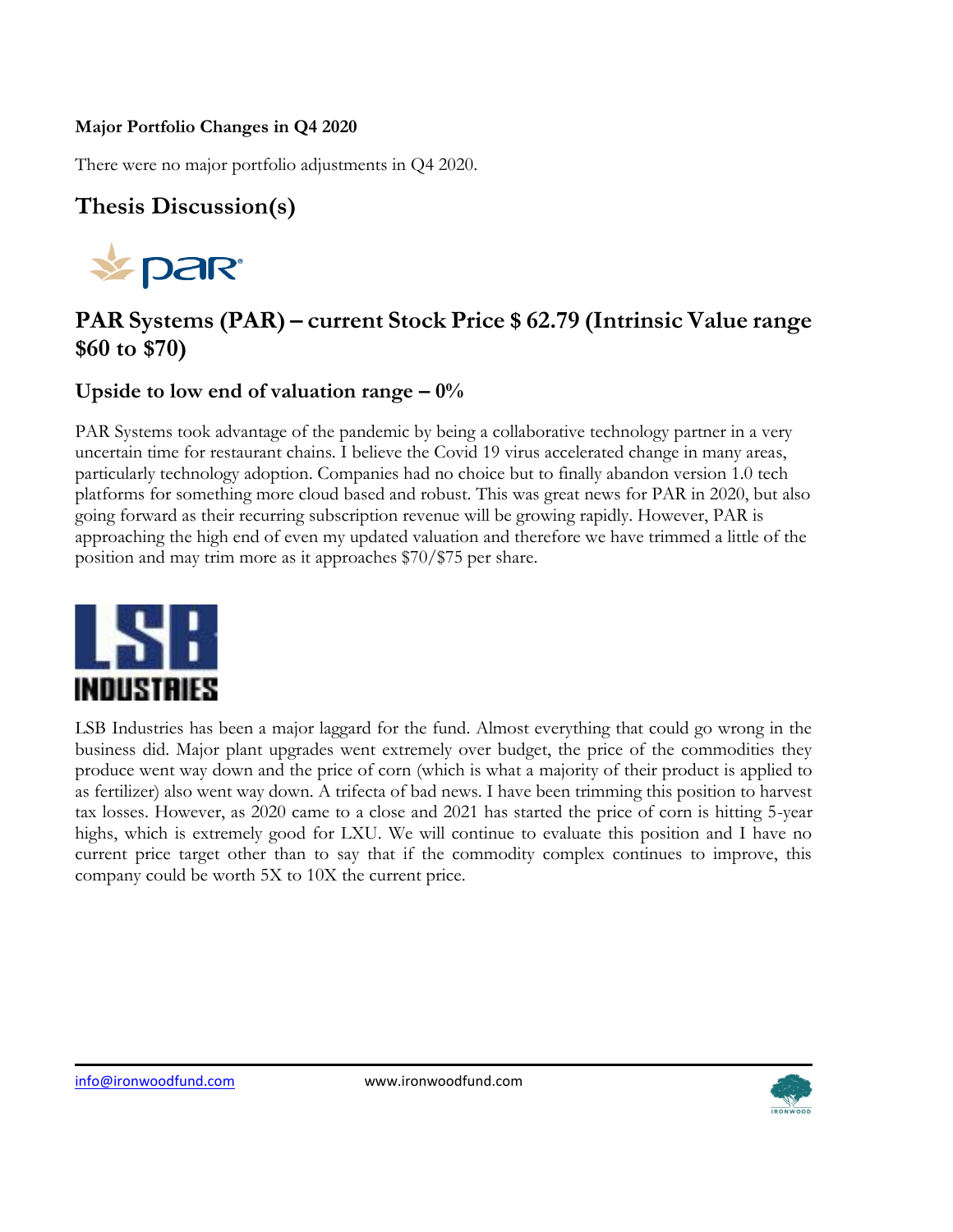

## **BNC Bank (BNCC) – Current Stock Price \$ 45.25 (Intrinsic Value range \$50 to \$60)**

### **Upside to low end of valuation range – 10.5%**

What a year for BNC Bank. After years and years of me having calls with management about capital allocation policy, the bank finally decided to pay a large one-time dividend (\$8/share), and they also put a buyback in place to purchase up to 5% of outstanding shares. This is probably one of the most well-run community banks of its size (around \$1 billion in deposits). Our investment in the bank has earned us an approximately 22% annualized return since we first bought shares in 2013. The best part is we haven't sold any and haven't received any dividends (until we get the 2021 one), so all of this compounding has been tax free, which is the best kind of compounding and the most powerful to growing capital.

PL Capital is still the largest shareholder of the bank and is in control of the board essentially. PL Capital has never been involved in a bank, that I am aware of, where the end result isn't a sale. The new dividend policy and the buyback is all a result of PL Capitals involvement. I believe a sale is potentially imminent at around 1.5X book value, which would make this a \$60/stock.



#### **Spark Networks (LOV) – Current Stock Price \$5.32 intrinsic value (\$12 to \$15)**

#### **Upside to the low end of range – 125%**

This year Spark Networks will become a U.S. public company filer (vs. currently filing in Germany). I believe this and a few other things could be massive catalyst to valuation in 2021. Bumble will be going public this year, and the rumor is the valuation will be approximately \$8 billion. For reference Bumble did around \$220 million in revenue in 2019, Spark did around \$220 million in 2020. However, the similarities end there. Sparks total valuation is approximately \$200 million, that is 40X less than Bumble, given Bumble is growing faster, it deserves a higher multiple, but there is no way it should be 40X more valuable than Spark. If the valuations continue to be so disconnected between Spark and other dating app companies, the only real result is Spark would be acquired for their revenue. I see this as a strong possibility. Spark has been for sale on and off throughout the years and the company has been built through M&A. Subscription based dating apps are a very high margin business, so M&A tends to be a no-brainer for competitors to just "buy the revenue" and get their higher market multiple.

[info@ironwoodfund.com](mailto:info@ironwoodfund.com) www.ironwoodfund.com